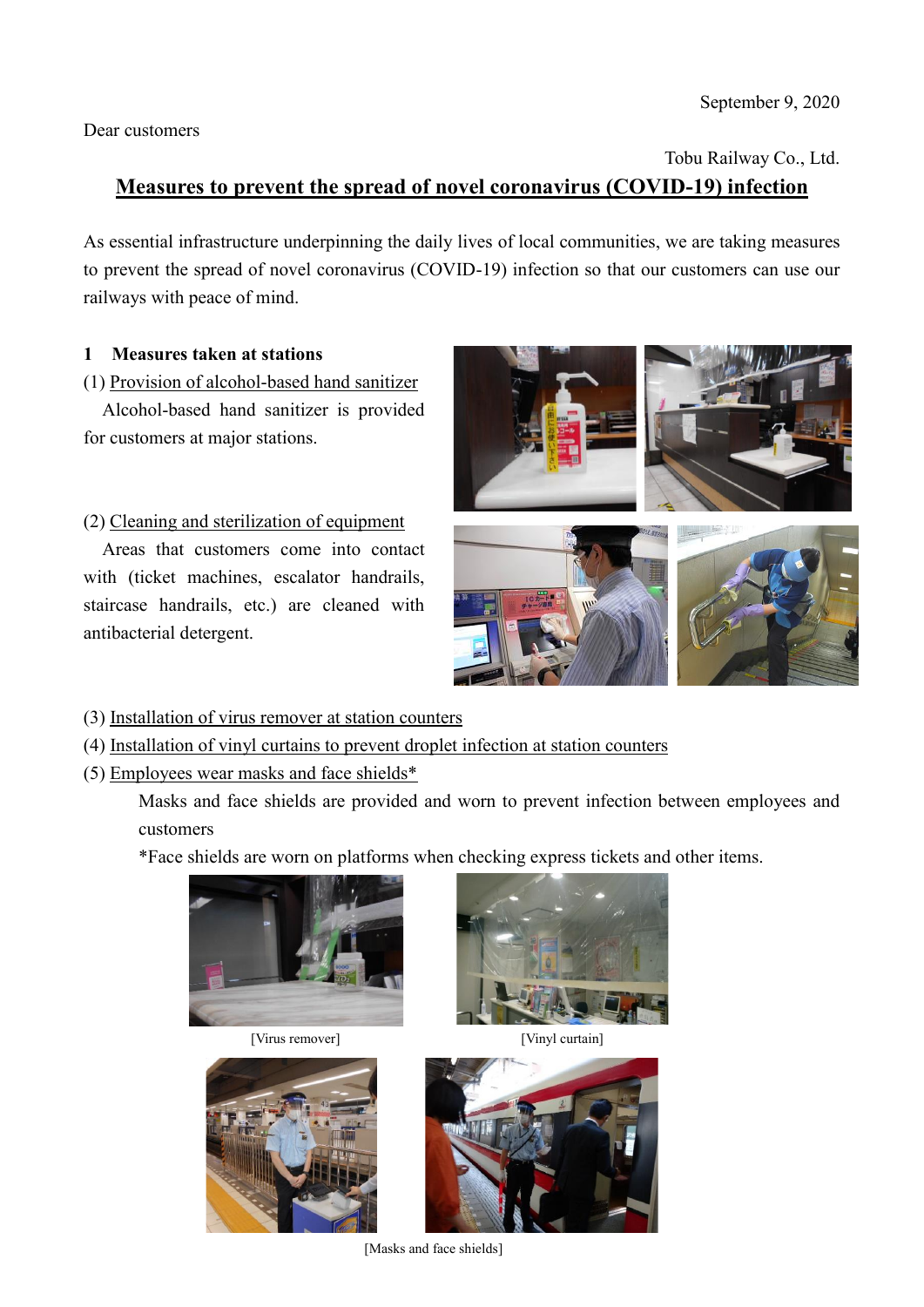(Clearly indicate where customers need to stand when waiting in line)

Clear markings on the floor ensure that customers space themselves apart when waiting in line at station counters and in front of ticket machines.



## (6) Maintain social distancing (7) Provision of hand soap at restrooms



(8) Installing Ultraviolet Air Sterilizers at waiting rooms and walk-in counters

 Ultraviolet Air Sterilizers which have high sterilizing power and the function of virus neutralization (by air circulation) will be installed at waiting rooms and walk-in counters at some stations.

(Ultraviolet Air Sterilizers have been installed from the middle of August, 2020.)





(1) Cleaning and sterilization inside trains

Areas that customers come into contact with (straps, handrails, etc.) are cleaned with antibacterial detergent.





[Ultraviolet Air Sterilizers]

# (2) Antiviral and antibacterial treatment

Long-lasting antiviral and antibacterial coating is applied to straps, seats, etc.

(\*Gradually from late June 2020)



[Stickers posted]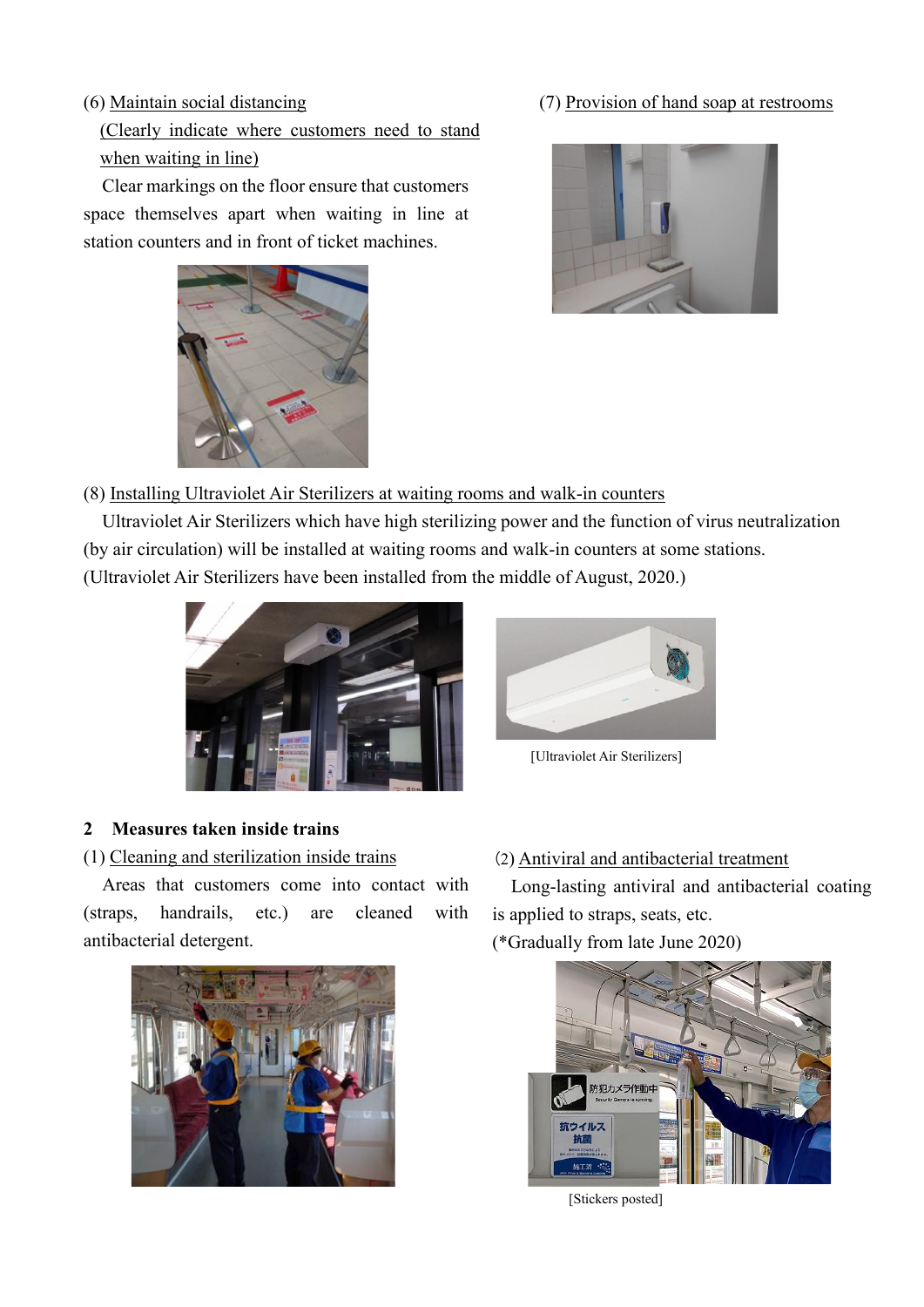#### (3) Ventilation inside trains

・Trains are ventilated with air conditioning and ventilation systems, and by employees opening windows (about 10 cm when air conditioning is in use).



・By connecting the air conditioning and ventilation systems, we can maintain an ample supply of fresh air and proper ventilation in the express trains which have closed windows.



[ Image of the ventilation experiment ]



(4) Employees wear masks and face shields

#### (5) Use of coin trays

Masks are worn to prevent infection between employees and customers. Also, face shields are worn when making the rounds of express train cars, and coin trays are used for cash transactions.



[Face shield] [Coin tray]



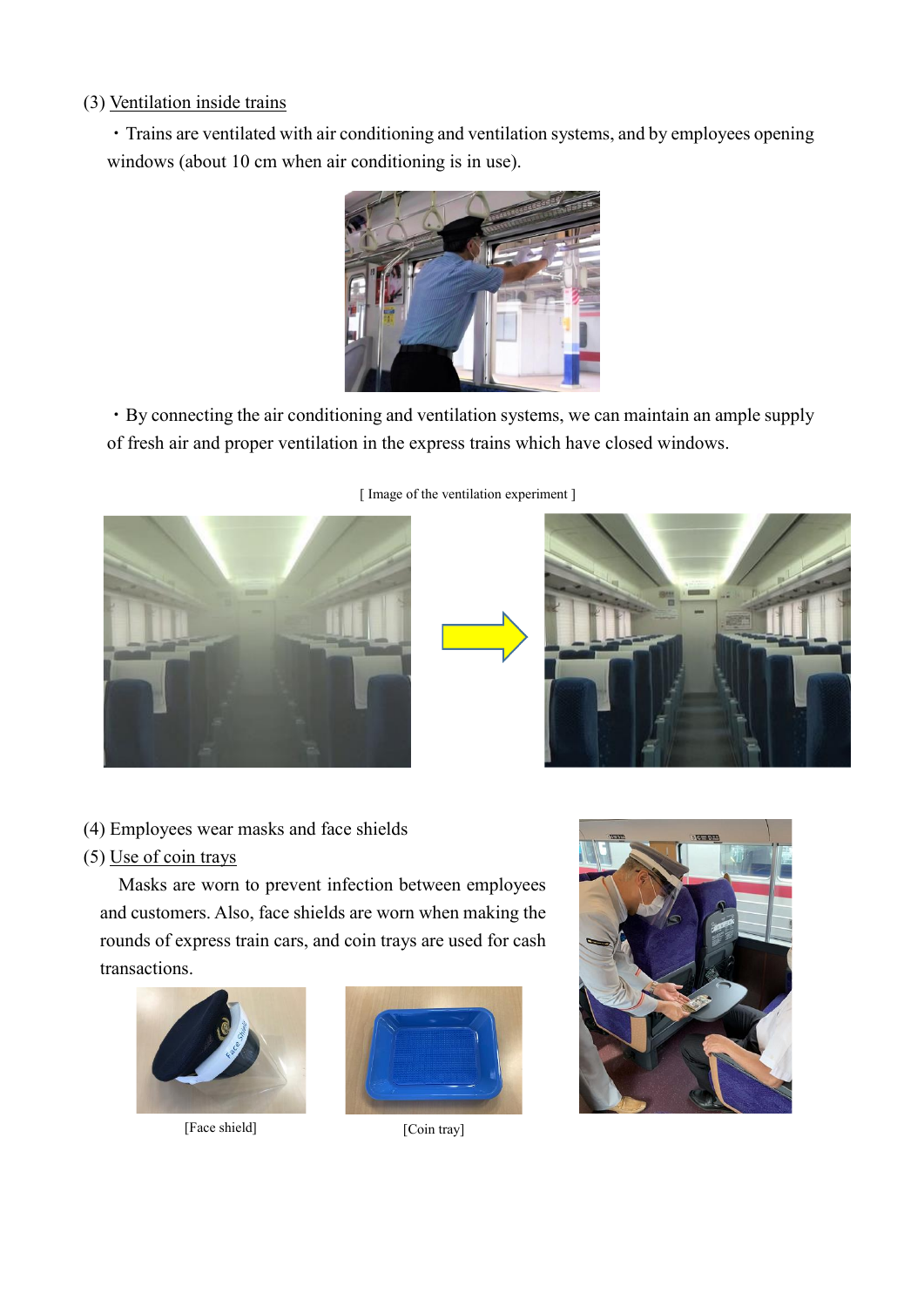## **3 Other**

(1) Seat selection when purchasing an express train ticket

Customers can check seat availability when purchasing tickets and making reservations through express ticket vending machines and online purchase and reservation services.

| ご希望の号車をお選びください。 |     |     |     |       |
|-----------------|-----|-----|-----|-------|
|                 |     |     |     | 久喜方面→ |
| 弱冷              |     |     |     |       |
| 5号車             | 4号車 | 3号車 | 2号車 | 1号車   |
| 残り              | 残り  | 残り  | 残り  | 残り    |
| 45席             | 44席 | 44席 | 43席 | 32席   |
|                 |     |     |     |       |
| 7号車             | 6号車 |     |     |       |
| 残り              | 残り  |     |     |       |
| 32席             | 42席 |     |     |       |

|                         | 座席指定           |     |             |   |  |  |  |  |
|-------------------------|----------------|-----|-------------|---|--|--|--|--|
| ↑ 久喜方面 ↑                |                |     |             |   |  |  |  |  |
|                         |                | 1号車 |             |   |  |  |  |  |
| 1                       |                |     |             |   |  |  |  |  |
| $\overline{\mathbf{c}}$ |                |     |             |   |  |  |  |  |
| 3                       |                |     |             |   |  |  |  |  |
|                         |                |     |             | П |  |  |  |  |
| 4                       | $\overline{A}$ | B   | $\ddot{c}$  | D |  |  |  |  |
| 5                       | A              | B   | $\mathsf c$ | D |  |  |  |  |
| 6                       | A              | B   | C           | D |  |  |  |  |
|                         |                |     |             |   |  |  |  |  |
| 7                       | Α              | B   | C           | D |  |  |  |  |

[Internet purchase and reservation service Screen to reserve seat and train car No.]

#### (2) What we request of our customers

We ask for your cooperation in the following matters on trains and in stations.

- ・Wearing of masks
- ・Refrain from talking
- ・Opening of windows to ventilate trains
- ・Refrain from rotating seats so that they face each other
- ・Stagger commuting hours to avoid rush hour



[Requests to customers to prevent infection (poster)]

#### (3) Key measures for employees

- ・Wearing of masks
- ・Diligent hand washing and gargling
- ・Rigorous employee health management (check their physical condition when they arrive at work)

\*These measures are based on the Guidelines on Measures to Combat Novel Coronavirus Infection on Railways.